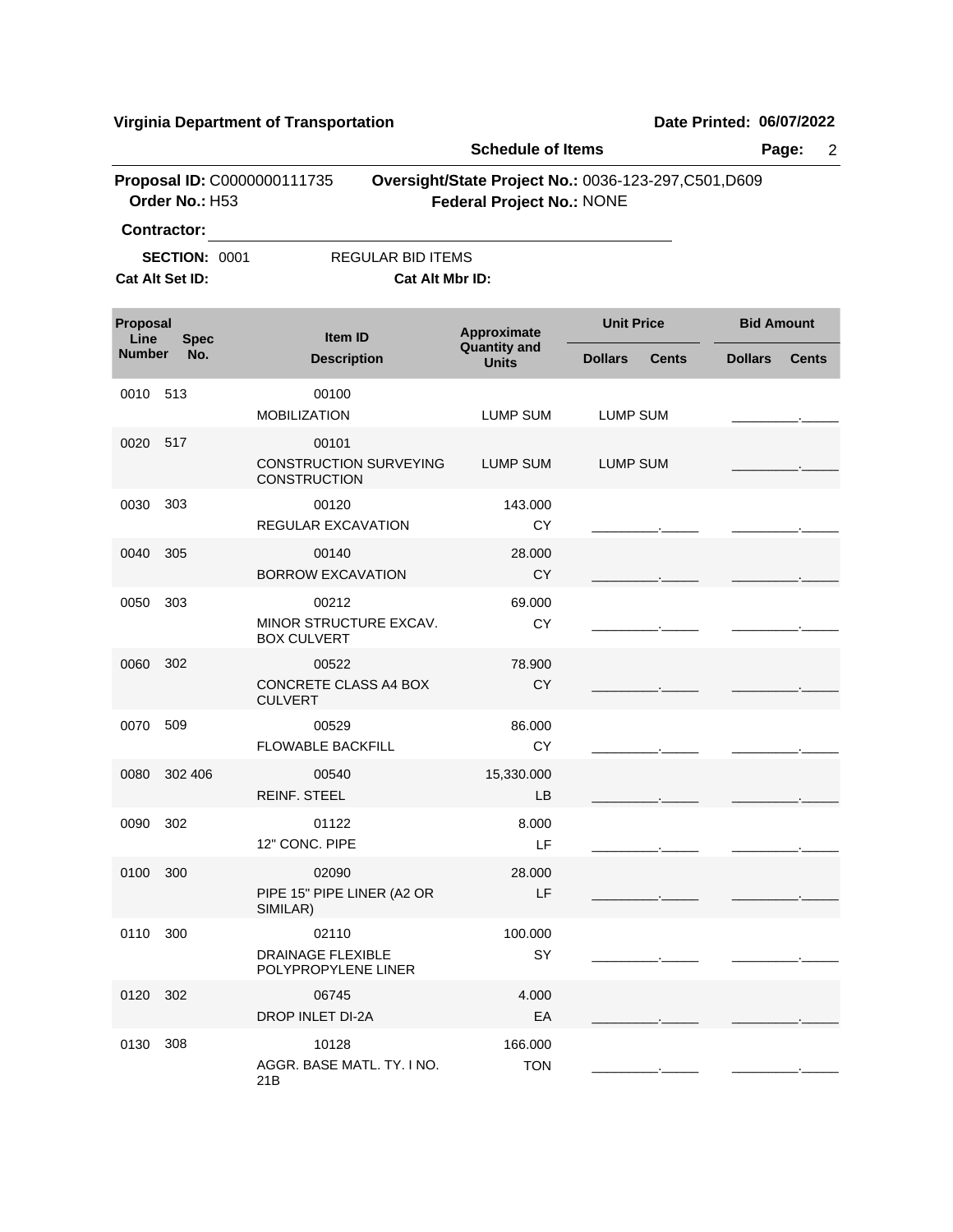|                  |                                               |                                                            | <b>Schedule of Items</b>            |                                                       | Page:<br>3                     |
|------------------|-----------------------------------------------|------------------------------------------------------------|-------------------------------------|-------------------------------------------------------|--------------------------------|
|                  | Proposal ID: C0000000111735<br>Order No.: H53 |                                                            | <b>Federal Project No.: NONE</b>    | Oversight/State Project No.: 0036-123-297, C501, D609 |                                |
|                  | <b>Contractor:</b>                            |                                                            |                                     |                                                       |                                |
|                  | <b>SECTION: 0001</b><br>Cat Alt Set ID:       | <b>REGULAR BID ITEMS</b><br>Cat Alt Mbr ID:                |                                     |                                                       |                                |
| Proposal<br>Line |                                               | <b>Item ID</b>                                             | Approximate                         | <b>Unit Price</b>                                     | <b>Bid Amount</b>              |
| <b>Number</b>    | <b>Spec</b><br>No.                            | <b>Description</b>                                         | <b>Quantity and</b><br><b>Units</b> | <b>Dollars</b><br><b>Cents</b>                        | <b>Dollars</b><br><b>Cents</b> |
| 0140             | 315                                           | 10608<br>ASPHALT CONCRETE TY. SM-<br>12.5D                 | 61.000<br><b>TON</b>                |                                                       |                                |
| 0150             | 315                                           | 10610<br>ASPHALT CONCRETE TY. IM-<br>19.0A                 | 23.000<br><b>TON</b>                |                                                       |                                |
| 0160 515         |                                               | 10628<br><b>FLEXIBLE PAVEMENT</b><br>PLANING 0" - 2"       | 357.000<br>SY                       |                                                       |                                |
| 0170             | 315                                           | 10642<br>ASPHALT CONCRETE TY, BM-<br>25.0A                 | 46.000<br><b>TON</b>                |                                                       |                                |
| 0180             | 315                                           | 11070<br>SAW-CUT ASPH CONC<br><b>VARIABLE DEPTH</b>        | 410.000<br>LF                       |                                                       |                                |
| 0190             | 316                                           | 11071<br>SAW-CUT HYD.CEM.CON.PAV<br><b>VARIABLE DEPTH</b>  | 410.000<br>LF                       |                                                       |                                |
| 0200             | 502                                           | 12020<br>STD. CURB CG-2                                    | 23.000<br>LF                        |                                                       |                                |
| 0210 502         |                                               | 12600<br>STD. COMB. CURB & GUTTER<br>CG-6                  | 364.000<br>LF                       |                                                       |                                |
| 0220 502         |                                               | 12920<br><b>ENTRANCE GUTTER CG-9B</b>                      | 40.000<br>SY                        |                                                       |                                |
| 0230             | 502                                           | 12940<br><b>ENTRANCE GUTTER CG-9D</b>                      | 30.000<br><b>SY</b>                 |                                                       |                                |
| 0240             | 504                                           | 13108<br><b>CG-12 DETECTABLE</b><br><b>WARNING SURFACE</b> | 2.000<br>SY                         |                                                       |                                |
| 0250 504         |                                               | 13220<br>HYDRAULIC CEMENT CONC.<br>SIDEWALK 4"             | 111.000<br>SY                       |                                                       |                                |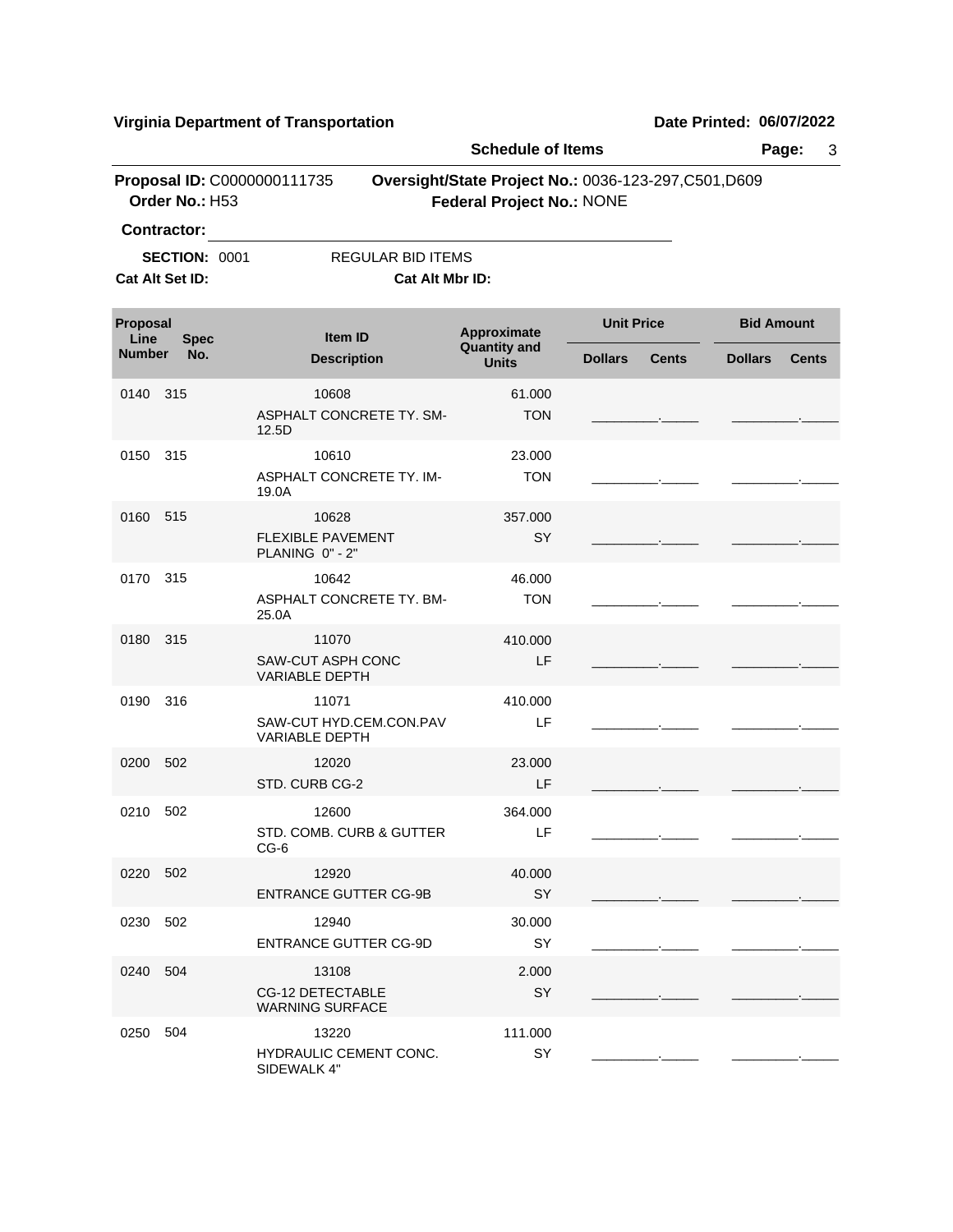|                                               |                      |                                                      | <b>Schedule of Items</b>                                                                  |                   |              |                   | Page:<br>4   |
|-----------------------------------------------|----------------------|------------------------------------------------------|-------------------------------------------------------------------------------------------|-------------------|--------------|-------------------|--------------|
| Proposal ID: C0000000111735<br>Order No.: H53 |                      |                                                      | Oversight/State Project No.: 0036-123-297, C501, D609<br><b>Federal Project No.: NONE</b> |                   |              |                   |              |
|                                               | <b>Contractor:</b>   |                                                      |                                                                                           |                   |              |                   |              |
|                                               | <b>SECTION: 0001</b> | <b>REGULAR BID ITEMS</b>                             |                                                                                           |                   |              |                   |              |
|                                               | Cat Alt Set ID:      | <b>Cat Alt Mbr ID:</b>                               |                                                                                           |                   |              |                   |              |
| Proposal<br>Line                              | <b>Spec</b>          | <b>Item ID</b>                                       | Approximate                                                                               | <b>Unit Price</b> |              | <b>Bid Amount</b> |              |
| <b>Number</b>                                 | No.                  | <b>Description</b>                                   | <b>Quantity and</b><br><b>Units</b>                                                       | <b>Dollars</b>    | <b>Cents</b> | <b>Dollars</b>    | <b>Cents</b> |
| 0260                                          | 504                  | 13222                                                | 23.000                                                                                    |                   |              |                   |              |
|                                               |                      | HYDRAULIC CEMENT CONC.<br>SIDEWALK 7"                | SY                                                                                        |                   |              |                   |              |
| 0270                                          | 502                  | 13244                                                | 23,000                                                                                    |                   |              |                   |              |
|                                               |                      | SAW CUT H.C.C. ITEMS<br><b>VARIABLE DEPTH</b>        | LF                                                                                        |                   |              |                   |              |
| 0280                                          | 505                  | 13349                                                | 4.000                                                                                     |                   |              |                   |              |
|                                               |                      | <b>GUARDRAIL TERMINAL SITE</b><br><b>PREPARATION</b> | EA                                                                                        |                   |              |                   |              |
| 0290                                          | 505                  | 13606                                                | 4.000                                                                                     |                   |              |                   |              |
|                                               |                      | IMPACT ATTEN. STD. IA-2, TL-<br>$2, < 40$ MPH DES.SP | EA                                                                                        |                   |              |                   |              |
| 0300 512                                      |                      | 24150                                                | 3.000                                                                                     |                   |              |                   |              |
|                                               |                      | <b>TYPE 3 BARRICADE 4'</b>                           | EA                                                                                        |                   |              |                   |              |
| 0310                                          | 512                  | 24152<br>TYPE 3 BARRICADE 8'                         | 4.000<br>EA                                                                               |                   |              |                   |              |
|                                               | -512                 | 24160                                                |                                                                                           |                   |              |                   |              |
| 0320                                          |                      | <b>TEMPORARY</b><br>(CONSTRUCTION) SIGN              | 503.000<br><b>SF</b>                                                                      |                   |              |                   |              |
| 0330                                          | 512                  | 24263                                                | 4.000                                                                                     |                   |              |                   |              |
|                                               |                      | <b>TEMPORARY CURB RAMP</b>                           | EA                                                                                        |                   |              |                   |              |
| 0340 512                                      |                      | 24272                                                | 80.000                                                                                    |                   |              |                   |              |
|                                               |                      | <b>TRUCK MOUNTED</b><br><b>ATTENUATOR</b>            | <b>HR</b>                                                                                 |                   |              |                   |              |
| 0350 512                                      |                      | 24278                                                | 1,600.000                                                                                 |                   |              |                   |              |
|                                               |                      | <b>GROUP 2 CHANNELIZING</b><br><b>DEVICES</b>        | <b>DAY</b>                                                                                |                   |              |                   |              |
| 0360 512                                      |                      | 24279                                                | 1,344.000                                                                                 |                   |              |                   |              |
|                                               |                      | PORTABLE CHANGEABLE<br><b>MESSAGE SIGN</b>           | <b>HR</b>                                                                                 |                   |              |                   |              |
| 0370 512                                      |                      | 24282                                                | 160.000                                                                                   |                   |              |                   |              |
|                                               |                      | <b>FLAGGER SERVICE</b>                               | HR                                                                                        |                   |              |                   |              |
| 0380 300                                      |                      | 24801                                                | 4.000                                                                                     |                   |              |                   |              |
|                                               |                      | REMOVE EX. DROP INLET DI                             | EA                                                                                        |                   |              |                   |              |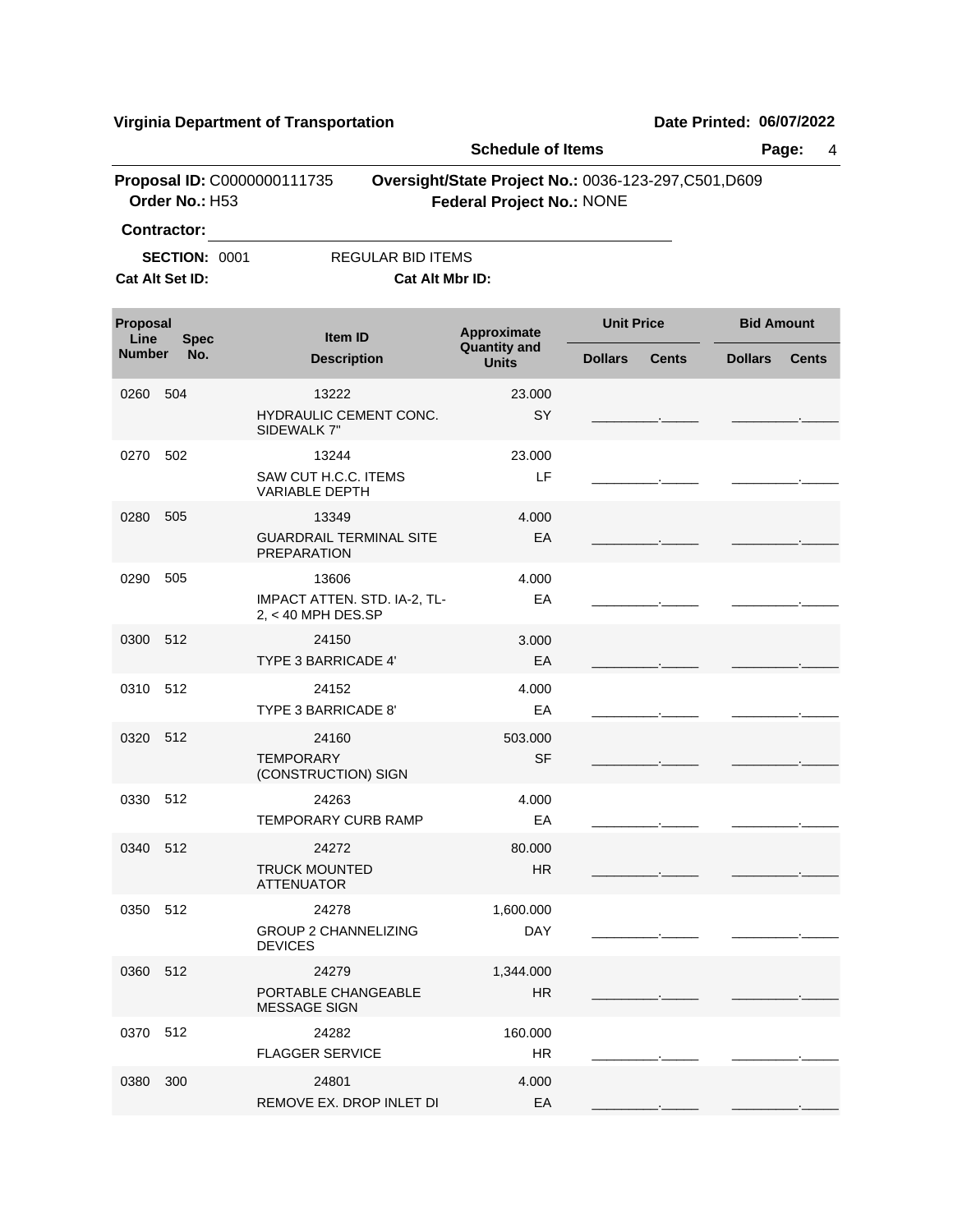|                  |                                                                                                                                            |                                                             | <b>Schedule of Items</b>            |                                | Page:<br>5                     |  |
|------------------|--------------------------------------------------------------------------------------------------------------------------------------------|-------------------------------------------------------------|-------------------------------------|--------------------------------|--------------------------------|--|
|                  | Proposal ID: C0000000111735<br>Oversight/State Project No.: 0036-123-297, C501, D609<br>Order No.: H53<br><b>Federal Project No.: NONE</b> |                                                             |                                     |                                |                                |  |
|                  | <b>Contractor:</b><br>SECTION: 0001                                                                                                        | <b>REGULAR BID ITEMS</b>                                    |                                     |                                |                                |  |
|                  | Cat Alt Set ID:                                                                                                                            | Cat Alt Mbr ID:                                             |                                     |                                |                                |  |
| Proposal<br>Line | <b>Spec</b>                                                                                                                                | Item ID                                                     | Approximate                         | <b>Unit Price</b>              | <b>Bid Amount</b>              |  |
| <b>Number</b>    | No.                                                                                                                                        | <b>Description</b>                                          | <b>Quantity and</b><br><b>Units</b> | <b>Dollars</b><br><b>Cents</b> | <b>Dollars</b><br><b>Cents</b> |  |
| 0390             | 602                                                                                                                                        | 27013<br><b>TOPSOIL CLASS A</b>                             | 8.000<br>CY                         |                                |                                |  |
| 0400             | 603                                                                                                                                        | 27101<br><b>TEMPORARY SEED</b>                              | 13.000<br>LB                        |                                |                                |  |
| 0410             | 603                                                                                                                                        | 27102<br>REGULAR SEED                                       | 5.000<br>LB                         |                                |                                |  |
| 0420             | 603                                                                                                                                        | 27103<br>OVERSEEDING                                        | 4.000<br>LB                         |                                |                                |  |
| 0430             | 603                                                                                                                                        | 27111<br><b>HYDRAULIC EROSION</b><br>CONTROL PRODUCT TYPE 2 | 121.000<br>SY                       |                                |                                |  |
| 0440             | 603                                                                                                                                        | 27112<br><b>HYDRAULIC EROSION</b><br>CONTROL PRODUCT TYPE 3 | 629.000<br>SY                       |                                |                                |  |
| 0450             | 603                                                                                                                                        | 27230<br>FERTILIZER NITROGEN - N                            | 4.000<br>LВ                         |                                |                                |  |
| 0460             | 603                                                                                                                                        | 27231<br>FERTILIZER PHOSPHOROUS<br>$- P$                    | 4.000<br>LB                         |                                |                                |  |
| 0470             | 603                                                                                                                                        | 27232<br>FERTILIZER POTASSIUM - K                           | 4.000<br>LB                         |                                |                                |  |
| 0480 603         |                                                                                                                                            | 27250<br><b>LIME</b>                                        | 0.330<br><b>TON</b>                 |                                |                                |  |
| 0490             | 303                                                                                                                                        | 27422<br><b>DEWATERING BASIN EC-8</b>                       | 1.000<br>EA                         |                                |                                |  |
| 0500             | 303                                                                                                                                        | 27430<br>SILTATION CONTROL<br><b>EXCAVATION</b>             | 66.000<br><b>CY</b>                 |                                |                                |  |
| 0510             | 303                                                                                                                                        | 27461<br><b>INLET PROTECTION TYPE B</b>                     | 4.000<br>EA                         |                                |                                |  |
| 0520             | 303                                                                                                                                        | 27505<br>TEMP. SILT FENCE TYPE A                            | 387.000<br>LF                       |                                |                                |  |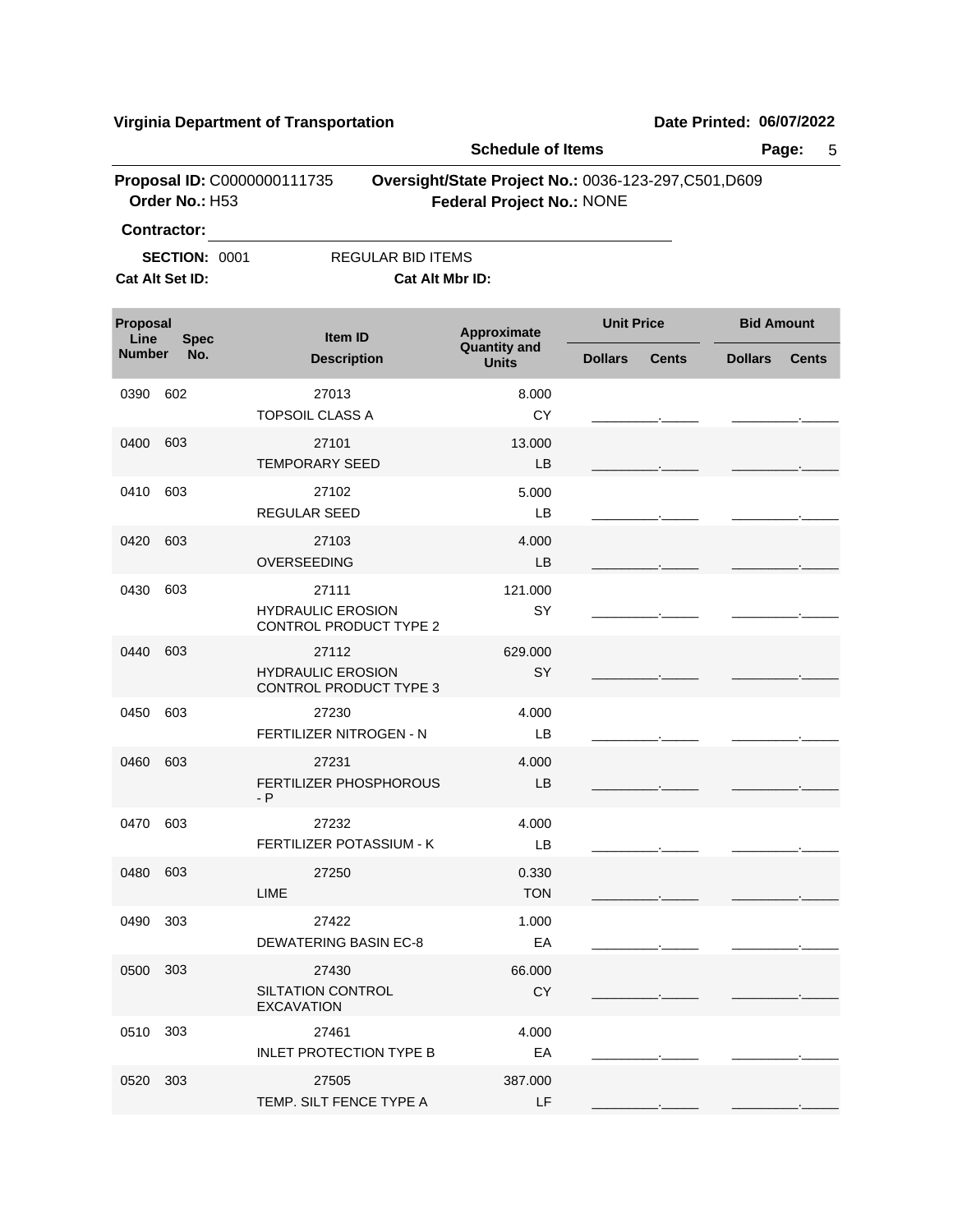|                  |                                               |                                                                 | <b>Schedule of Items</b>            |                                                       | Page:<br>6                     |
|------------------|-----------------------------------------------|-----------------------------------------------------------------|-------------------------------------|-------------------------------------------------------|--------------------------------|
|                  | Proposal ID: C0000000111735<br>Order No.: H53 |                                                                 | <b>Federal Project No.: NONE</b>    | Oversight/State Project No.: 0036-123-297, C501, D609 |                                |
|                  | <b>Contractor:</b>                            |                                                                 |                                     |                                                       |                                |
|                  | <b>SECTION: 0001</b>                          | <b>REGULAR BID ITEMS</b>                                        |                                     |                                                       |                                |
|                  | Cat Alt Set ID:                               | Cat Alt Mbr ID:                                                 |                                     |                                                       |                                |
| Proposal<br>Line | <b>Spec</b>                                   | <b>Item ID</b>                                                  | Approximate                         | <b>Unit Price</b>                                     | <b>Bid Amount</b>              |
| <b>Number</b>    | No.                                           | <b>Description</b>                                              | <b>Quantity and</b><br><b>Units</b> | <b>Dollars</b><br><b>Cents</b>                        | <b>Dollars</b><br><b>Cents</b> |
| 0530             | 401                                           | 27510<br><b>COFFERDAM</b>                                       | 1.000<br>EA                         |                                                       |                                |
| 0540             | 520                                           | 40101<br>10" DI WATER MAIN                                      | 29.000<br>LF                        |                                                       |                                |
| 0550             | 520                                           | 41010<br>10" GATE VALVE & BOX                                   | 1.000<br>EA                         |                                                       |                                |
| 0560             | 510                                           | 41104<br>ADJUST EXIST. VALVE BOX                                | 1.000<br>EA                         |                                                       |                                |
| 0570             | 510                                           | 41977<br>ADJUST EXIST. WATER<br><b>METER BOX</b>                | 1.000<br>EA                         |                                                       |                                |
| 0580             | 510                                           | 42765<br><b>ADJUST EXIST FRAME &amp;</b><br><b>COVER</b>        | 1.000<br>EA                         |                                                       |                                |
| 0590             | 701                                           | 50108<br><b>SIGN PANEL</b>                                      | 35.000<br><b>SF</b>                 |                                                       |                                |
| 0600             | 700                                           | 50300<br><b>REMOVE EXISTING 1 POST</b><br><b>SIGN STRUCTURE</b> | 1.000<br>EA                         |                                                       |                                |
| 0610             | 700                                           | 50430<br>SIGN POST STP-1, 2", 14<br><b>GAUGE</b>                | 54.000<br>LF                        |                                                       |                                |
| 0620 700         |                                               | 50485<br><b>CONCRETE SIGN</b><br>FOUNDATION STP-1, TYPE A       | 2.000<br>EA                         |                                                       |                                |
| 0630             | 704                                           | 54032<br>TYPE B CLASS I PVMT LINE<br>MRKG 4"                    | 470.000<br>LF                       |                                                       |                                |
| 0640             | 704                                           | 54042<br>TYPE B CLASS I PAVE. LINE<br><b>MARKING 24"</b>        | 60.000<br>LF                        |                                                       |                                |
| 0650             | 704                                           | 54625<br>PVMT SYMB MRKG YIELD (2'<br>X 3') TY B, CL I           | 8.000<br>EA                         |                                                       |                                |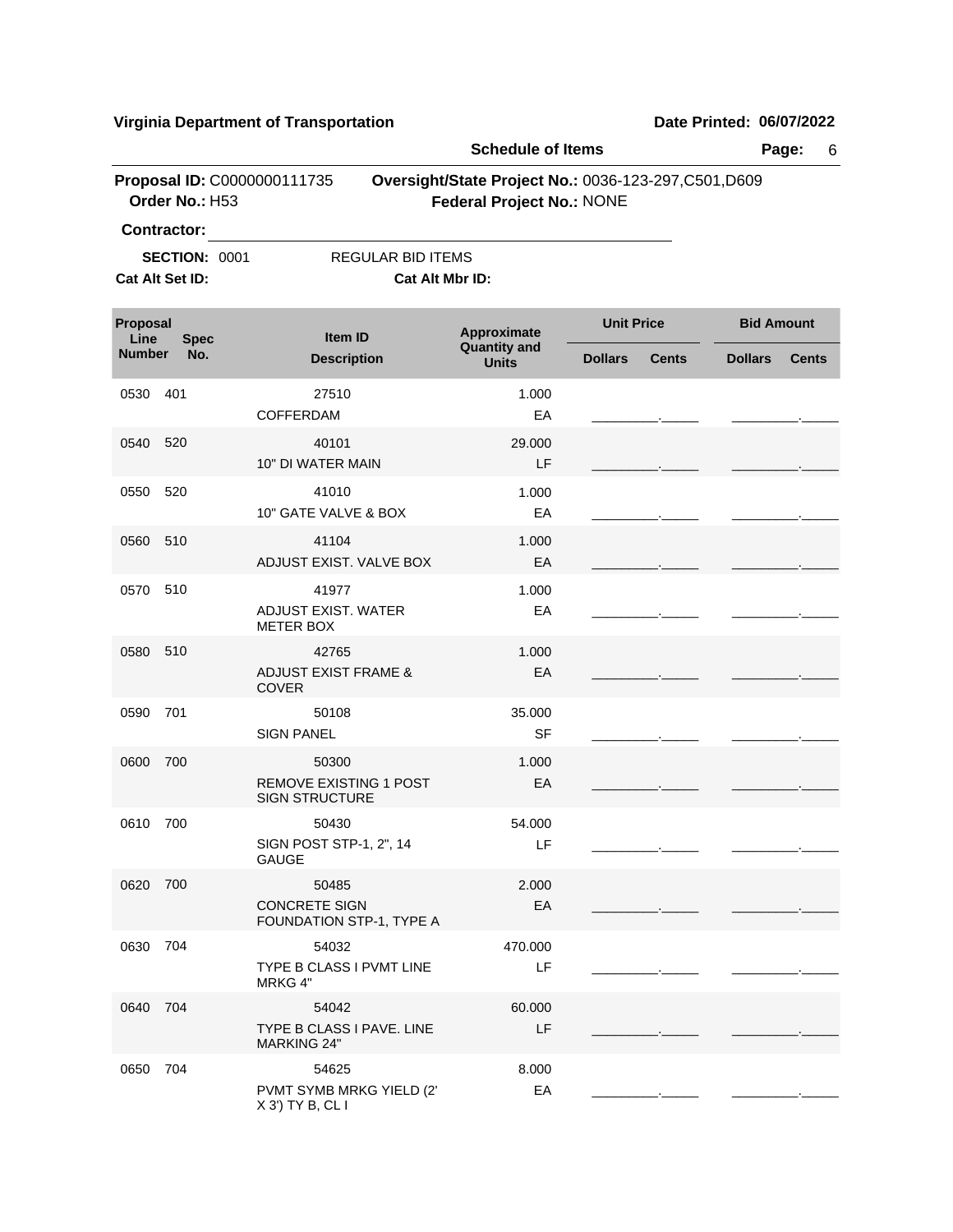|                  |                                         |                                                                                                                       | <b>Schedule of Items</b>            |                                                       | Page:<br>7                     |
|------------------|-----------------------------------------|-----------------------------------------------------------------------------------------------------------------------|-------------------------------------|-------------------------------------------------------|--------------------------------|
|                  | Order No.: H53<br><b>Contractor:</b>    | Proposal ID: C0000000111735                                                                                           | <b>Federal Project No.: NONE</b>    | Oversight/State Project No.: 0036-123-297, C501, D609 |                                |
|                  | <b>SECTION: 0001</b><br>Cat Alt Set ID: | <b>REGULAR BID ITEMS</b><br>Cat Alt Mbr ID:                                                                           |                                     |                                                       |                                |
| Proposal<br>Line | <b>Spec</b>                             | <b>Item ID</b>                                                                                                        | Approximate                         | <b>Unit Price</b>                                     | <b>Bid Amount</b>              |
| <b>Number</b>    | No.                                     | <b>Description</b>                                                                                                    | <b>Quantity and</b><br><b>Units</b> | <b>Dollars</b><br><b>Cents</b>                        | <b>Cents</b><br><b>Dollars</b> |
| 0660             | ATTD                                    | 60125<br><b>BRIDGE - TEMPORARY</b><br><b>PEDESTRIAN</b><br><b>WATERCOURSE CROSSING</b>                                | LUMP SUM                            | LUMP SUM                                              |                                |
| 0670             | 404                                     | 60409<br>CONC. CLASS A4 MOD. LOW<br><b>SHRINKAGE</b>                                                                  | 13.000<br><b>CY</b>                 |                                                       |                                |
| 0680             | 406                                     | 61711<br><b>CORROSION RESISTANT</b><br><b>REINF. STEEL CL. I</b>                                                      | 1,920.000<br>LB                     |                                                       |                                |
| 0690             | 410                                     | 62082<br>RAILING, MASS. S3, 42"                                                                                       | 49.000<br>LF                        |                                                       |                                |
| 0700             | 404                                     | 65013<br><b>CONCRETE CLASS A3</b>                                                                                     | 6.000<br>CY                         |                                                       |                                |
| 0710             | 300                                     | 67900<br>DISM.& REM. EX. STR.<br>STRUCTURE NO. 1829, TYPE<br>В                                                        | <b>LUMP SUM</b>                     | <b>LUMP SUM</b>                                       |                                |
| 0720             | 300                                     | 68476<br><b>ENV.&amp; WORK, PROTECTION</b><br>STRUCTURE NO. 1829, TYPE<br>В                                           | <b>LUMP SUM</b>                     | <b>LUMP SUM</b>                                       |                                |
| 0730             | 300                                     | 68492<br><b>MATERIAL DISPOSAL</b><br>STRUCTURE NO. 1829, TYPE<br>В                                                    | LUMP SUM                            | LUMP SUM                                              |                                |
|                  | 0740 ATTD                               | 70520<br><b>ENVIR. PROTECTION -</b><br><b>MANAGEMENT OF</b><br>PETROLEUM CONTAMINATED<br>SOIL                         | <b>LUMP SUM</b>                     | <b>LUMP SUM</b>                                       |                                |
|                  | 0750 ATTD                               | 70525<br><b>ENVIR. PROTECTION -</b><br><b>TRANSPORTATION AND</b><br>DISPOSAL OF PETROLEUM<br><b>CONTAMINATED SOIL</b> | 240.000<br><b>TON</b>               |                                                       |                                |